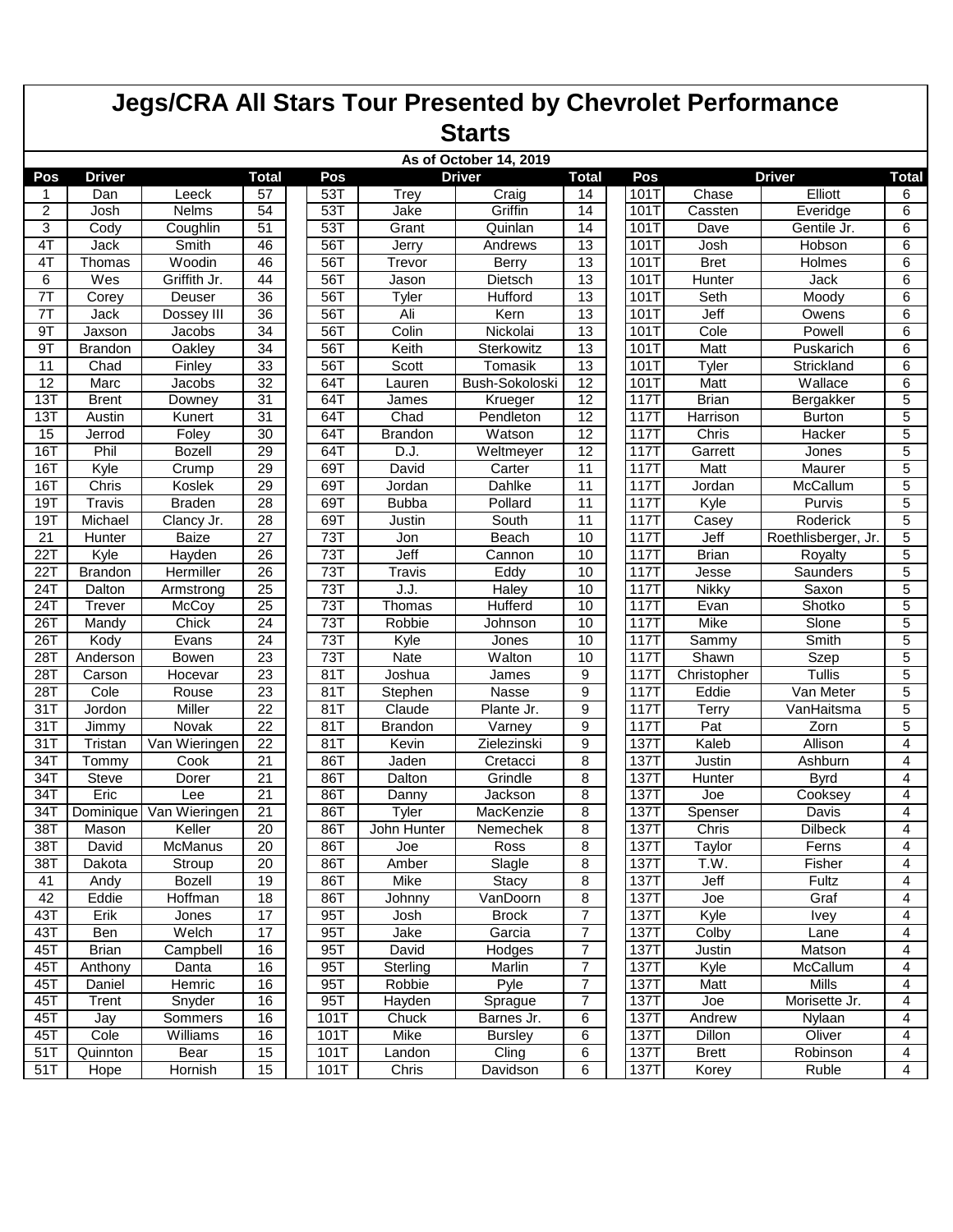## **Jegs/CRA All Stars Tour Presented by Chevrolet Performance Starts**

|             |                |                |                |              |                | As of October 14, 2019 |                         |              |                    |                 |                |
|-------------|----------------|----------------|----------------|--------------|----------------|------------------------|-------------------------|--------------|--------------------|-----------------|----------------|
| Pos         | <b>Driver</b>  |                | <b>Total</b>   | Pos          | <b>Driver</b>  |                        | <b>Total</b>            | Pos          | <b>Driver</b>      |                 | <b>Total</b>   |
| 137T        | Lonnie         | Saumier        | 4              | 167T         | <b>Bob</b>     | Varney                 | 3                       | 212T         | Justin             | Regnerus        | $\overline{2}$ |
| 137T        | Garrett        | Schwartz       | 4              | 167T         | Winston        | Wood                   | 3                       | 212T         | Alex               | Roberts         | $\overline{2}$ |
| <b>137T</b> | Jordan         | Sims           | 4              | 167T         | Matthew        | Wragg                  | 3                       | 212T         | Derek              | Scott Jr.       | $\overline{2}$ |
| 1371        | Chandler       | Smith          | 4              | 212T         | Roger          | Adkins                 | $\overline{c}$          | 212T         | R.S.               | Senter          | $\overline{2}$ |
| 137         | Josh           | Smith          | 4              | 212T         | Dwayne         | <b>Baker</b>           | $\boldsymbol{2}$        | 212T         | <b>Mike</b>        | Skinner         | $\overline{2}$ |
| <b>137T</b> | Keith          | Tolf           | 4              | 212T         | Rodney         | Benefield              | $\overline{c}$          | 212T         | Jake               | <b>Spillers</b> | $\overline{2}$ |
| 137T        | Jimmy          | <b>Tucker</b>  | 4              | 212T         | Mike           | Beyer                  | $\overline{2}$          | 212T         | Riley              | Thornton        | $\overline{2}$ |
| 1371        | <b>Brennon</b> | Willard        | 4              | 212T         | Derek          | <b>Bischak</b>         | $\boldsymbol{2}$        | 212T         | Donnie             | Varcoe          | $\overline{2}$ |
| <b>137T</b> | Kevin          | Willis         | 4              | 212T         | Tanner         | Bohlen                 | $\overline{c}$          | 212T         | Ronnie             | Whitlock        | $\overline{2}$ |
| <b>137T</b> | Ken            | Wobma          | 4              | 212T         | Brandon        | <b>Brilliant</b>       | $\overline{2}$          | 212T         | Marty              | Wood            | $\overline{2}$ |
| <b>167T</b> | Josh           | Adkins         | 3              | 212T         | Kyle           | <b>Bryant</b>          | $\overline{2}$          | 212T         | Austin             | Woodham         | $\overline{c}$ |
| 1671        | Willie         | Allen          | 3              | 212T         | Dwayne         | <b>Buggay</b>          | $\overline{2}$          | 272T         | Joel               | Anderson        | $\mathbf{1}$   |
| <b>167T</b> | Justin         | Alsip          | 3              | 212T         | Bill           | <b>Burba</b>           | $\overline{2}$          | 272T         | Jordan             | Anderson        | 1              |
| <b>167T</b> | Chris          | Anthony        | 3              | 212T         | <b>Matt</b>    | <b>Byrne</b>           | $\boldsymbol{2}$        | 272T         | <b>Dustin</b>      | Ash             | -1             |
| 1671        | Kyle           | Benjamin       | 3              | 212T         | Jimmy          | Carter                 | $\overline{c}$          | 272T         | Ron                | Beauchamp       | 1              |
| <b>167T</b> | Jeff           | Berg           | 3              | 212T         | Jeff           | Choquette              | $\overline{c}$          | 272T         | Johnny             | <b>Belott</b>   | $\mathbf{1}$   |
| <b>167T</b> | Nathan         | Bertino        | 3              | 212T         | Randy          | Chupp                  | $\boldsymbol{2}$        | 272T         | Rich               | <b>Bickle</b>   | $\mathbf{1}$   |
| <b>167T</b> | <b>Blake</b>   | <b>Brown</b>   | 3              | 212T         | Justin         | Claucherty             | $\overline{c}$          | 272T         | Caleb              | <b>Bisacky</b>  | $\mathbf{1}$   |
| 1671        | Alec           | Carll          | 3              | 212T         | Harold         | Fair Jr.               | $\overline{c}$          | 272T         | <b>Brady</b>       | <b>Boswell</b>  | 1              |
| <b>167T</b> | Josh           | Cave           | 3              | 212T         | Jake           | Finney                 | 2                       | 272T         | Ricky              | <b>Brooks</b>   | 1              |
| 167T        | Austin         | Coe            | 3              | 212T         | Dawson         | Fletcher               | $\overline{c}$          | 272T         | Ryan               | Carlson         | $\mathbf{1}$   |
| <b>167T</b> | Jaren          | Crabtree       | 3              | 212T         | Curt           | Genow                  | $\overline{c}$          | 272T         | Nate               | Caruth          | 1              |
| 1671        | <b>Brandon</b> | Curron         | 3              | 212T         | Eric           | Gerchak                | $\boldsymbol{2}$        | 272T         | Drew               | Charlson        | $\mathbf{1}$   |
| 1671        | Eddie          | Fatscher       | 3              | 212T         | <b>Mark</b>    | Gibson                 | $\overline{2}$          | 272T         | Luke               | Christian       | $\mathbf{1}$   |
| <b>167T</b> | Mike           | Garvev         | 3              | 212T         | Corey          | Heim                   | $\overline{c}$          | 272T         | Steve              | Christman       | 1              |
| 1671        | Cole           | Glasson        | 3              | 212T         | <b>Brandon</b> | Herbert                | 2                       | 272T         | Kevin              | Claborn         | $\mathbf 1$    |
| 1671        | Tim            | Greene         | 3              | 212T         | <b>Blaise</b>  | Hetznecker             | $\overline{c}$          | $272$ T      | Davey              | Coble           | $\mathbf{1}$   |
| 1671        | Harrison       | Hall           | 3              | 212T         | Taylor         | Holdaway               | $\overline{c}$          | 272T         | Jay                | Coen            | 1              |
| 167T        | Ryan           | Herbert        | 3              | 212T         | <b>Steve</b>   | Holt                   | $\overline{2}$          | 272T         | Jake               | Cole            | $\mathbf{1}$   |
| <b>167T</b> | Fred           | <b>Hopkins</b> | 3              | 212T         | Terry          | Horak                  | $\overline{2}$          | 272T         | J.P.               | Crabtree        | $\mathbf{1}$   |
| <b>167T</b> | Colt           | James          | 3              | 212T         | Aaron          | Hulings                | $\overline{2}$          | 272T         | <b>Stacy</b>       | Crain           | $\mathbf{1}$   |
| 1671        | <b>Brandon</b> | Johnson        | $\overline{3}$ | 212T         | Tanner         | Jack                   | $\boldsymbol{2}$        | $272$ T      | Kent               | Crane           | $\mathbf{1}$   |
| <b>167T</b> | James          | Kirby III      | 3              | 212T         | Adam           | Johnson                | $\boldsymbol{2}$        | 272T         | Harold             | Crooms          | 1              |
| 1671        |                | Martin         | 3              | 212T         | Jerick         |                        | $\overline{c}$          | 272T         | Bayley             | Currey          | $\mathbf{1}$   |
| 1671        | Jonathan       | <b>Noles</b>   | $\overline{3}$ | 212T         | Joe            | Johnson<br>Johnson     | $\overline{2}$          | 272T         |                    | Dabbs           | $\mathbf{1}$   |
| <b>167T</b> | Trevor<br>John | Nutley         | 3              | 212T         | <b>Brandon</b> | Jones                  | $\overline{c}$          | 272T         | Zachary<br>Jessica | Dana            | $\mathbf{1}$   |
| <b>167T</b> | Kyle           | Plott          | 3              | 212T         | <b>Boris</b>   |                        | $\overline{c}$          | 272T         |                    | Dassow          | $\mathbf{1}$   |
| <b>167T</b> | <b>Hunter</b>  | Robbins        | 3              | 212T         |                | Jurkovic<br>Katz       | $\overline{c}$          | 272T         | Travis<br>Mark     | Day             | 1              |
|             |                | Robinson       | 3              |              | Lindsey        |                        | $\overline{2}$          |              |                    |                 | -1             |
| 167T        | Cody           |                |                | 212T<br>212T | Ross           | Kenseth                |                         | 272T<br>272T | <b>Nick</b>        | de Longpre      |                |
| 167T        | Alex           | Rosenberry     | 3              |              | Mike           | Kugler                 | 2                       |              | Gus                | Dean            | 1              |
| 167T        | Brian          | Ross           | 3              | 212T         | Jeff           | Lane                   | $\overline{c}$          | 272T         | Howie              | Disavino III    | $\mathbf{1}$   |
| 167T        | Kenzie         | Ruston         | 3              | 212T         | Jeremy         | Lepak                  | $\boldsymbol{2}$        | 272T         | Drew               | Dollar          | $\mathbf{1}$   |
| <b>167T</b> | Justin         | Ryan           | 3              | 212T         | Royce          | Mason II               | $\boldsymbol{2}$        | 272T         | Chris              | Donahue         | $\mathbf{1}$   |
| 167T        | Tracy          | Schuler        | 3              | 212T         | Mike           | Mazzagatti             | $\overline{c}$          | 272T         | Kyle               | Donahue         | 1              |
| 167T        | Leo            | Smith          | 3              | 212T         | David          | Michaud                | $\overline{\mathbf{c}}$ | 272T         | Jack               | Dossey Jr.      | 1              |
| 167T        | Zane           | Smith          | 3              | 212T         | Howard         | Muncy                  | 2                       | 272T         | Stuart             | Dutton          | $\mathbf{1}$   |
| 167T        | Mike           | Staszak        | 3              | 212T         | Scott          | Neal                   | $\boldsymbol{2}$        | 272T         | Daniel             | Dye             | 1              |
| 167T        | Jared          | Thomas         | 3              | 212T         | <b>Brian</b>   | Nester                 | $\boldsymbol{2}$        | 272T         | Scotty             | Ellis           | $\mathbf{1}$   |
| <b>167T</b> | Zachery        | Tinkle         | 3              | 212T         | Jake           | Ott                    | $\overline{2}$          | 272T         | Jason              | Felver          | $\mathbf{1}$   |
| 167T        | John           | Turnbull Jr.   | 3              | 212T         | Perry          | Patino                 | $\overline{c}$          | 272T         | Dylan              | Fetcho          | 1              |
| 167T        | <b>Rick</b>    | Turner         | 3              | 212T         | Justin         | Peck                   | 2                       | 272T         | Russell            | Fleeman         | 1              |
| 167T        | <b>Billy</b>   | Van Meter      | 3              | 212T         | Josh           | Reeves                 | $\boldsymbol{2}$        | 272T         | Chris              | Flemming        | $\mathbf{1}$   |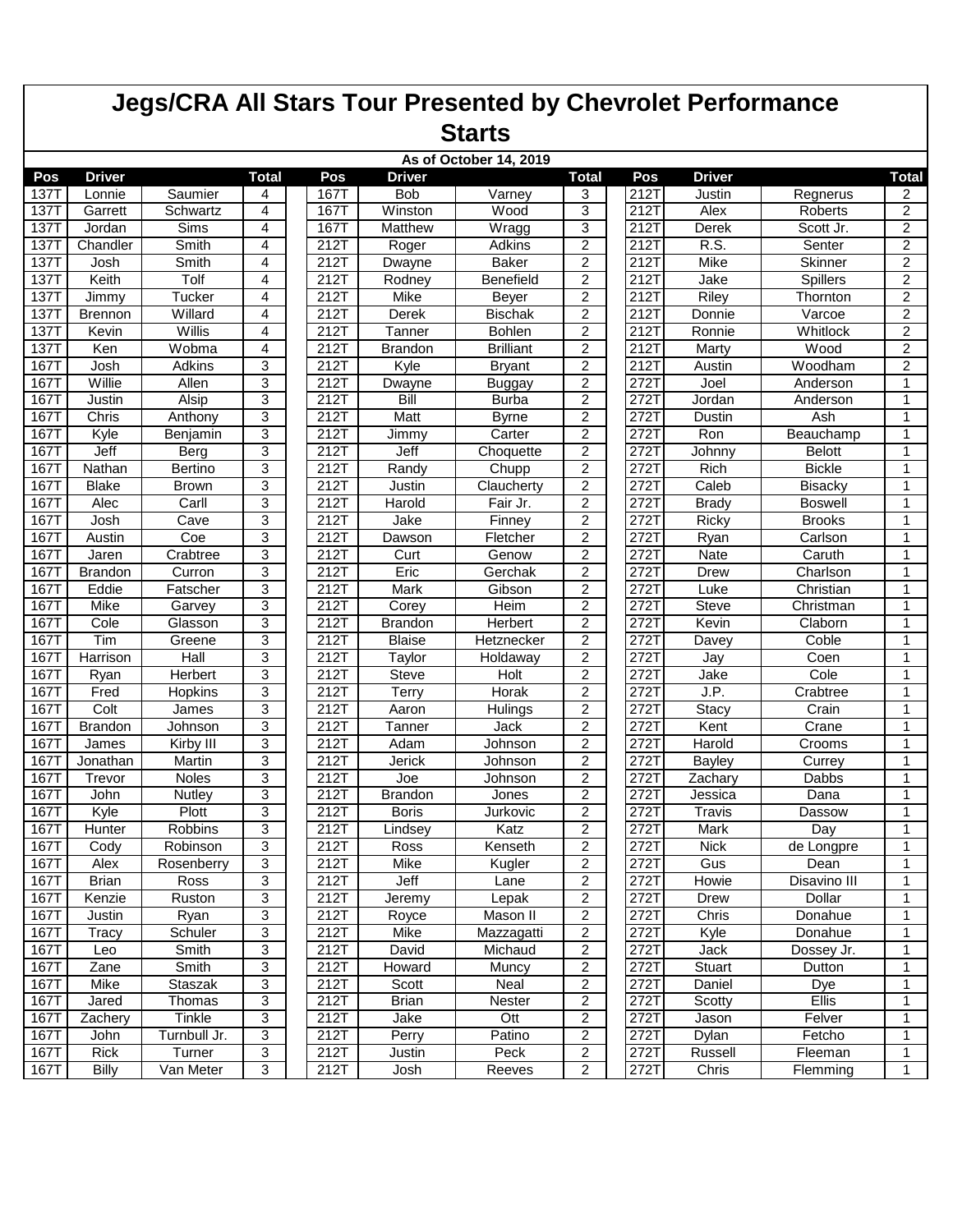|                                         |                 |             |              |      |                        | <b>Jegs/CRA All Stars Tour Presented by Chevrolet Performance</b> |              |      |                |               |              |  |  |
|-----------------------------------------|-----------------|-------------|--------------|------|------------------------|-------------------------------------------------------------------|--------------|------|----------------|---------------|--------------|--|--|
| <b>Starts</b><br>As of October 14, 2019 |                 |             |              |      |                        |                                                                   |              |      |                |               |              |  |  |
|                                         |                 |             |              |      |                        |                                                                   |              |      |                |               |              |  |  |
| 272T                                    | Kyle            | Fletcher    |              | 272T | Jared                  | <b>Marks</b>                                                      | 1            | 272T | Shane          | Sawyer        | 1            |  |  |
| 272T                                    | Austin          | Fullerton   | 1            | 272T | Joe                    | Maruca                                                            | 1            | 272T | Zion           | Schaub        | 1            |  |  |
| 272T                                    | Cody            | Gallogly    | $\mathbf{1}$ | 272T | Mason                  | Massey                                                            | 1            | 272T | Todd           | Schmitz       | 1            |  |  |
| 272T                                    | Allen           | Gordon      | $\mathbf{1}$ | 272T | Kyle                   | Maynard                                                           | 1            | 272T | Tom            | Schuette      | $\mathbf{1}$ |  |  |
| 272T                                    | Clay            | Greenfield  | $\mathbf{1}$ | 272T | Chris                  | McKeehan                                                          | 1            | 272T | <b>Rich</b>    | Segvich       | 1            |  |  |
| 2721                                    | Derrick         | Griffin     | 1            | 272T | Peter                  | McVey                                                             | 1            | 272T | Austin Wayne   | Self          | 1            |  |  |
| 2721                                    | Augie           | Grill       | $\mathbf{1}$ | 272T | Ray                    | Meylan                                                            | 1            | 272T | Terry          | Senneker Jr.  | $\mathbf{1}$ |  |  |
| 272T                                    | Harrison        | Halder      | $\mathbf{1}$ | 272T | Mason                  | Mingus                                                            | 1            | 272T | Dave           | Sensiba       | 1            |  |  |
| 272T                                    | William         | <b>Hale</b> | $\mathbf{1}$ | 272T | Wade                   | Miniea                                                            | $\mathbf{1}$ | 272T | Grant          | Sharp         | $\mathbf{1}$ |  |  |
| 272T                                    | Marc            | Hankosky    | $\mathbf 1$  | 272T | Fredrick               | Moore                                                             | 1            | 272T | Phillip        | Smalley       | 1            |  |  |
| 2721                                    | Scott           | Hantz       | $\mathbf{1}$ | 272T | Ricky                  | Moxley                                                            | 1            | 272T | Jared          | Smith         | 1            |  |  |
| 272T                                    | A.J.            | Henriksen   | $\mathbf{1}$ | 272T | Chris                  | Muhler                                                            | 1            | 272T | Terry          | Smith         | 1            |  |  |
| 272T                                    | Kevin           | Herbert     | 1            | 272T | Shane                  | Nalley                                                            | 1            | 272T | Zach           | Stacy         | 1            |  |  |
| 272T                                    | Donnie          | Hill        | $\mathbf{1}$ | 272T | Jason                  | <b>Neal</b>                                                       | 1            | 272T | Tim            | <b>Steele</b> | 1            |  |  |
| 272T                                    | <b>Blake</b>    | Hillard     | $\mathbf{1}$ | 272T | $\overline{\text{JC}}$ | <b>Newell</b>                                                     | 1            | 272T | Carter         | <b>Stokes</b> | $\mathbf{1}$ |  |  |
| 272T                                    | Michael         | House       | 1            | 272T | Clarity                | Newhouse                                                          | 1            | 272T | Eric           | <b>Stokes</b> | 1            |  |  |
| 2721                                    | Colby           | Howard      | $\mathbf{1}$ | 272T | Jay                    | Niewiek                                                           | 1            | 272T | <b>Mike</b>    | Stone         | 1            |  |  |
| 272T                                    | Jim             | Hursey      | 1            | 272T | Billy                  | Nipper                                                            | 1            | 272T | David          | <b>Strode</b> | $\mathbf{1}$ |  |  |
| 272T                                    | Ryan            | Inman       | $\mathbf{1}$ | 272T | R.J.                   | Norton                                                            | 1            | 272T | <b>Brandon</b> | Thomson       | 1            |  |  |
| 272T                                    | Dakota          | Jackson     | $\mathbf{1}$ | 272T | Alex                   | O'Bryan                                                           | 1            | 272T | Curt           | Tillman       | 1            |  |  |
| 2721                                    | Tony            | Jackson Jr. | 1            | 272T | Connor                 | Okrzesik                                                          | 1            | 272T | Lee            | <b>Tissot</b> | 1            |  |  |
| 272T                                    | Johnny          | Jenkins     | $\mathbf{1}$ | 272T | Matthew                | Parsons                                                           | 1            | 272T | <b>Brandon</b> | Tregembo      | $\mathbf{1}$ |  |  |
| 272T                                    | Waylon          | Jenkins     | 1            | 272T | Ryan                   | Paul                                                              | 1            | 272T | Dan            | VanderMolen   | $\mathbf{1}$ |  |  |
| 272T                                    | Zach            | Johnson     | 1            | 272T | Jeep                   | Pflum                                                             | $\mathbf{1}$ | 272T | Lindsey        | VanDoorn      | $\mathbf{1}$ |  |  |
| 272T                                    | Donald          | Karr Jr.    | -1           | 272T | Bobby                  | Pierce                                                            | 1            | 272T | Lee            | VanDyk        | 1            |  |  |
| 272T                                    | Daniel          | Keene Jr.   | 1            | 272T | Dave                   | Polak, Jr.                                                        | 1            | 272T | Alex           | Vondereau     | 1            |  |  |
| 272T                                    | Pat             | Kelly       | $\mathbf{1}$ | 272T | Nolan                  | Pope                                                              | 1            | 272T | Justin         | Wakefield     | 1            |  |  |
| 272T                                    | Kenny           | Kirsch, Jr. | $\mathbf 1$  | 272T | Tyler                  | Porter                                                            | 1            | 272T | Ben            | Walch         | $\mathbf{1}$ |  |  |
| 272T                                    | Bobby           | Knox        | $\mathbf{1}$ | 272T | Jordan                 | Pruitt                                                            | 1            | 272T | Kenny          | Wallace       | $\mathbf{1}$ |  |  |
| 272T                                    | Dave            | Lake        | $\mathbf{1}$ | 272T | <b>Bobby</b>           | Reuse                                                             | 1            | 272T | Steve          | Wallace       | $\mathbf{1}$ |  |  |
| 272T                                    | Martin          | Latulippe   | 1            | 272T | Mike                   | Root                                                              | 1            | 272T | Carson         | Ware          | 1            |  |  |
| 2721                                    | Bo              | LeMastus    | $\mathbf{1}$ | 272T | Nathan                 | Russell                                                           | 1            | 272T | Spenser        | Wauters       | 1            |  |  |
| 2721                                    | Jeremy          | Levenson    | $\mathbf{1}$ | 272T | <b>Blaise</b>          | Rutherford                                                        | 1            | 272T | Karl           | Weber         | $\mathbf{1}$ |  |  |
| 272T                                    | Johanna         | Long        | $\mathbf{1}$ | 272T | Tyler                  | Rycenga                                                           | 1            | 272T | Andrew         | Wyatt         | 1            |  |  |
| 272T                                    | Ryan            | Luza        | 1            | 272T | <b>Blake</b>           | Sanford                                                           | 1            | 272T | Ross           | Zumbach       | $\mathbf{1}$ |  |  |
| 272T                                    | $\overline{Ty}$ | Majeski     | $\mathbf 1$  |      |                        |                                                                   |              |      |                |               |              |  |  |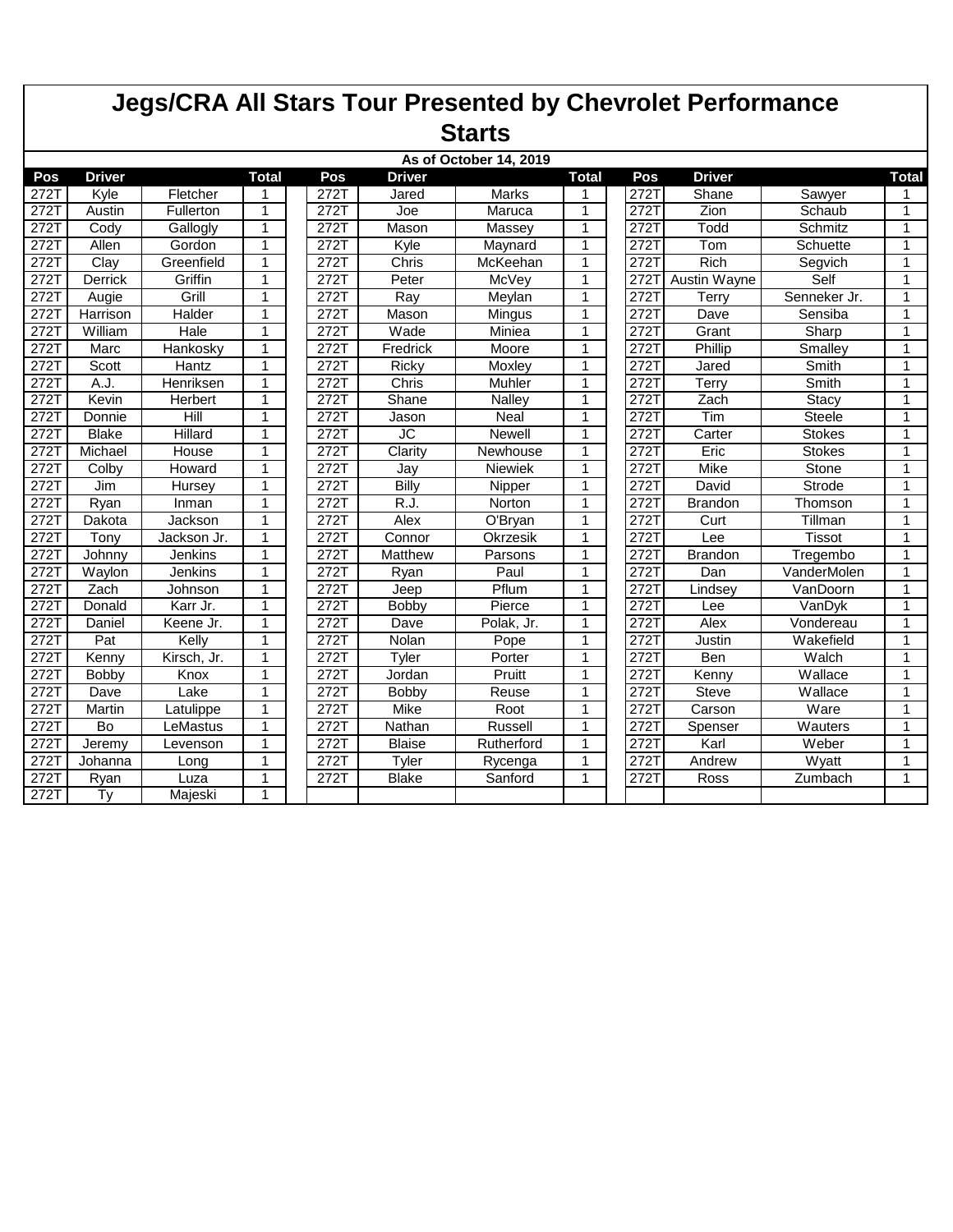|                           | <b>Jegs/CRA All Stars Tour Presented by Chevrolet Performance</b> |                         |                 |             |                        |                        |                 |                     |                 |                       |                   |  |  |
|---------------------------|-------------------------------------------------------------------|-------------------------|-----------------|-------------|------------------------|------------------------|-----------------|---------------------|-----------------|-----------------------|-------------------|--|--|
|                           | <b>Starts</b>                                                     |                         |                 |             |                        |                        |                 |                     |                 |                       |                   |  |  |
|                           |                                                                   |                         |                 |             |                        | As of October 14, 2019 |                 |                     |                 |                       |                   |  |  |
| <b>Alphabetical Order</b> |                                                                   |                         |                 |             |                        |                        |                 |                     |                 |                       |                   |  |  |
| Pos                       |                                                                   | <b>Driver</b>           | <b>Total</b>    | Pos         |                        | <b>Driver</b>          | <b>Total</b>    | Pos                 |                 | <b>Driver</b>         | <b>Total</b>      |  |  |
| <b>167T</b>               | Josh                                                              | Adkins                  | 3               | 272T        | Nate                   | Caruth                 | 1               | 101T                | Chase           | Elliott               | 6                 |  |  |
| 212T                      | Roger                                                             | Adkins                  | 2               | 167T        | Josh                   | Cave                   | 3               | 272T                | Scotty          | Ellis                 | 1                 |  |  |
| <b>167T</b>               | Willie                                                            | Allen                   | 3               | 272T        | Drew                   | Charlson               | 1               | 26T                 | Kody            | Evans                 | 24                |  |  |
| 1371                      | Kaleb                                                             | Allison                 | 4               | 26T         | Mandy                  | Chick                  | 24              | 101T                | Cassten         | Everidge              | 6                 |  |  |
| 167T                      | Justin                                                            | Alsip                   | 3               | 212T        | Jeff                   | Choquette              | $\overline{2}$  | 212T                | Harold          | Fair Jr.              | 2                 |  |  |
| 272T                      | Joel                                                              | Anderson                | 1               | 272T        | Luke                   | Christian              | 1               | 1671                | Eddie           | Fatscher              | 3                 |  |  |
| 272T                      | Jordan                                                            | Anderson                | 1               | 272T        | <b>Steve</b>           | Christman              | 1               | 2721                | Jason           | Felver                | 1                 |  |  |
| 56T                       | Jerry                                                             | Andrews                 | 13              | 212T        | Randy                  | Chupp                  | $\overline{2}$  | 137T                | Taylor          | Ferns                 | 4                 |  |  |
| <b>167T</b>               | Chris                                                             | Anthony                 | 3               | 272T        | Kevin                  | Claborn                | 1               | 272T                | Dylan           | Fetcho                | 1                 |  |  |
| 24T                       | Dalton                                                            | Armstrong               | 25              | 19T         | Michael                | Clancy Jr.             | 28              | 11                  | Chad            | Finley                | 33                |  |  |
| 272T                      | Dustin                                                            | Ash                     | 1               | 212T        | Justin                 | Claucherty             | $\overline{2}$  | 212T                | Jake            | Finney                | $\overline{c}$    |  |  |
| 1371                      | Justin                                                            | Ashburn                 | 4               | 101T        | Landon                 | Cling                  | 6               | 137                 | T.W.            | Fisher                | 4                 |  |  |
| 21                        | Hunter                                                            | Baize                   | 27              | 272T        | Davey                  | Coble                  | 1               | 272T                | Russell         | Fleeman               | 1                 |  |  |
| 212T                      | Dwayne                                                            | <b>Baker</b>            | 2               | 167T        | Austin                 | Coe                    | 3               | 272T                | Chris           | Flemming              | $\mathbf{1}$      |  |  |
| 101T                      | Chuck                                                             | Barnes Jr.              | 6               | 272T        | Jay                    | Coen                   | 1               | 212T                | Dawson          | Fletcher              | 2                 |  |  |
| 731                       | Jon                                                               | Beach                   | 10              | 272T        | Jake                   | Cole                   | 1               | $\overline{2721}$   | Kyle            | Fletcher              | $\mathbf{1}$      |  |  |
| 51                        | Quinnton                                                          | Bear                    | 15              | 34T         | Tommy                  | Cook                   | $\overline{21}$ | 15                  | Jerrod          | Foley                 | 30                |  |  |
| 2721                      | <b>Ron</b>                                                        | Beauchamp               | 1               | <b>137T</b> | Joe                    | Cooksey                | 4               | 2721                | Austin          | Fullerton             | 1                 |  |  |
| 2721                      | Johnny                                                            | <b>Belott</b>           | 1               | 3           | Cody                   | Coughlin               | 51              | 1371                | Jeff            | Fultz                 | $\overline{4}$    |  |  |
| 212T                      | Rodney                                                            | <b>Benefield</b>        | 2               | <b>167T</b> | Jaren                  | Crabtree               | 3               | 272T                | Cody            | Gallogly              | 1                 |  |  |
| <b>167T</b>               | Kyle                                                              | Benjamin                | 3               | 272T        | J.P.                   | Crabtree               | 1               | 95T                 | Jake            | Garcia                | $\overline{7}$    |  |  |
| 167T                      | Jeff                                                              | Berg                    | 3               | 531         | <b>Trey</b>            | Craig                  | 14              | 167T                | Mike            | Garvey                | 3                 |  |  |
| 1171                      | <b>Brian</b>                                                      | Bergakker               | $\overline{5}$  | 272T        | <b>Stacy</b>           | Crain                  | 1               | 212T                | Curt            | Genow                 | $\overline{2}$    |  |  |
| 56T                       | Trevor                                                            | <b>Berry</b>            | $\overline{13}$ | 272T        | Kent                   | Crane                  | 1               | 101T                | Dave            | Gentile Jr.           | 6                 |  |  |
| 1671                      | Nathan                                                            | <b>Bertino</b>          | 3               | 86T         | Jaden                  | Cretacci               | 8               | 212T                | Eric            | Gerchak               | $\overline{c}$    |  |  |
| 212T                      | Mike                                                              | Beyer                   | 2               | 272T        | Harold                 | Crooms                 | 1               | 212T                | Mark            | Gibson                | $\overline{c}$    |  |  |
| 272T                      | Rich                                                              | <b>Bickle</b>           | 1               | 16T         | Kyle                   | Crump                  | 29              | 167T                | Cole            | Glasson               | 3                 |  |  |
| 2721                      | Caleb                                                             | <b>Bisacky</b>          | $\mathbf{1}$    | 272T        | <b>Bayley</b>          | Currey                 | 1               | 272T                | Allen           | Gordon                | $\mathbf{1}$      |  |  |
| 212T                      | <b>Derek</b>                                                      | <b>Bischak</b>          | 2               | 167T        | <b>Brandon</b>         | Curron                 | 3               | <b>137T</b>         | Joe             | Graf                  | 4                 |  |  |
| 212T                      | Tanner                                                            | <b>Bohlen</b>           | 2               | 272T        | Zachary                | Dabbs                  | 1               | <b>167T</b>         | Tim             | Greene                | 3                 |  |  |
| 2721                      | Brady                                                             | <b>Boswell</b>          | 1               | 69T<br>272T | Jordan                 | Dahlke                 | 11<br>1         | <b>272T</b><br>272T | Clay            | Greenfield            | $\mathbf{1}$<br>1 |  |  |
| 28T<br>41                 | Anderson                                                          | Bowen<br><b>Bozell</b>  | 23<br>19        | 45T         | Jessica                | Dana                   | 16              | 53T                 | Derrick<br>Jake | Griffin<br>Griffin    | 14                |  |  |
| 16T                       | Andy                                                              |                         | 29              | 272T        | Anthony                | Danta                  | 1               |                     |                 |                       | 44                |  |  |
|                           | Phil<br>Travis                                                    | Bozell<br><b>Braden</b> | 28              | 101T        | <b>Travis</b><br>Chris | Dassow<br>Davidson     |                 | 6<br>272T           | Wes<br>Augie    | Griffith Jr.<br>Grill | $\mathbf{1}$      |  |  |
| 19T<br>212T               | <b>Brandon</b>                                                    | <b>Brilliant</b>        | 2               | 137T        | Spenser                | Davis                  | 6<br>4          | 86T                 | Dalton          | Grindle               | $\overline{8}$    |  |  |
| 95T                       | Josh                                                              | <b>Brock</b>            | $\overline{7}$  | 272T        | Mark                   | Day                    | 1               | 117T                | Chris           | Hacker                | 5                 |  |  |
| 272T                      | Ricky                                                             | <b>Brooks</b>           | $\mathbf{1}$    | 272T        | Nick                   | de Longpre             | 1               | 272T                | Harrison        | Halder                | $\mathbf{1}$      |  |  |
| <b>167T</b>               | <b>Blake</b>                                                      | Brown                   | 3               | 272T        | Gus                    | Dean                   | 1               | 272T                | William         | Hale                  | $\mathbf{1}$      |  |  |
| 212T                      | Kyle                                                              | <b>Bryant</b>           | $\overline{2}$  | 7T          | Corey                  | Deuser                 | 36              | 73T                 | J.J.            | Haley                 | 10                |  |  |
| 212T                      | Dwayne                                                            | <b>Buggay</b>           | $\overline{c}$  | 56T         | Jason                  | Dietsch                | 13              | 167T                | Harrison        | Hall                  | $\mathbf{3}$      |  |  |
| 212T                      | <b>Bill</b>                                                       | <b>Burba</b>            | $\overline{2}$  | 137T        | Chris                  | Dilbeck                | 4               | 272T                | Marc            | Hankosky              | $\overline{1}$    |  |  |
| 101T                      | Mike                                                              | <b>Bursley</b>          | 6               | 272T        | Howie                  | Disavino III           | 1               | 272T                | Scott           | Hantz                 | 1                 |  |  |
| $11\overline{7}$          | Harrison                                                          | <b>Burton</b>           | 5               | 272T        | Drew                   | Dollar                 | 1               | 22T                 | Kyle            | Hayden                | 26                |  |  |
| 64T                       | Lauren                                                            | Bush-Sokoloski          | $\overline{12}$ | 272T        | Chris                  | Donahue                | 1               | 212T                | Corey           | Heim                  | 2                 |  |  |
| <b>137T</b>               | Hunter                                                            | Byrd                    | 4               | 272T        | Kyle                   | Donahue                | 1               | 45T                 | Daniel          | Hemric                | 16                |  |  |
| 212T                      | Matt                                                              | <b>Byrne</b>            | $\overline{2}$  | 34T         | Steve                  | Dorer                  | $\overline{21}$ | 272T                | A.J.            | Henriksen             | 1                 |  |  |
| 45T                       | <b>Brian</b>                                                      | Campbell                | 16              | 7T          | Jack                   | Dossey III             | 36              | 212T                | <b>Brandon</b>  | Herbert               | $\overline{2}$    |  |  |
| 73T                       | $J$ eff                                                           | Cannon                  | 10              | 272T        | Jack                   | Dossey Jr.             | 1               | 272T                | Kevin           | Herbert               | 1                 |  |  |
| <b>167T</b>               | Alec                                                              | Carll                   | $\overline{3}$  | 13T         | <b>Brent</b>           | Downey                 | 31              | <b>167T</b>         | Ryan            | Herbert               | $\overline{3}$    |  |  |
| 272T                      | Ryan                                                              | Carlson                 | 1               | 272T        | <b>Stuart</b>          | Dutton                 | 1               | 22T                 | <b>Brandon</b>  | Hermiller             | 26                |  |  |
| 69T                       | David                                                             | Carter                  | 11              | 272T        | Daniel                 | Dye                    | 1               | 212T                | Blaise          | Hetznecker            | $\overline{2}$    |  |  |
| 212T                      | Jimmy                                                             | Carter                  | $\overline{c}$  | 73T         | <b>Travis</b>          | Eddy                   | 10              | 272T                | Donnie          | Hill                  | $\mathbf{1}$      |  |  |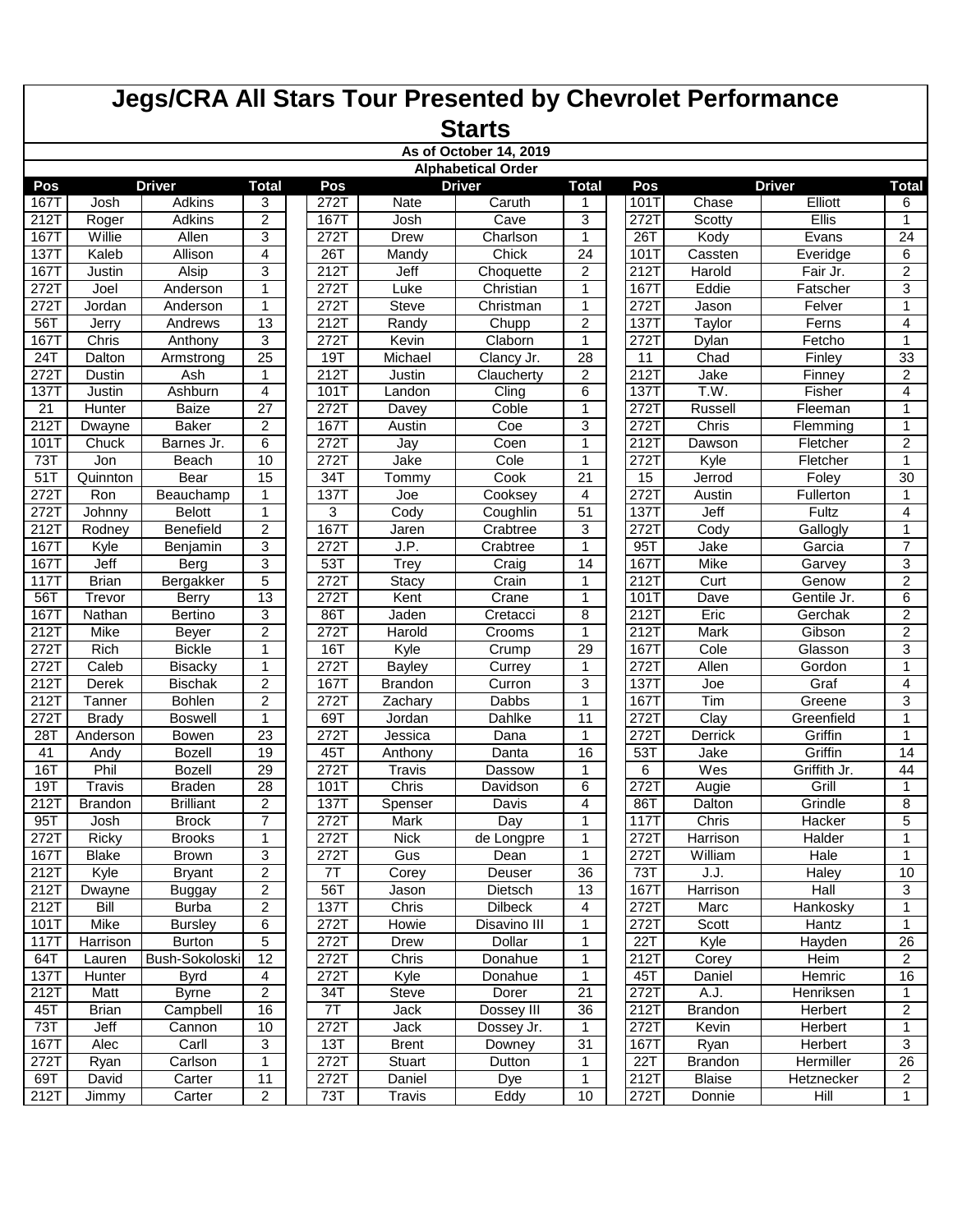|                           | <b>Jegs/CRA All Stars Tour Presented by Chevrolet Performance</b> |                |                     |                   |                |                        |                 |                    |                |                         |                     |  |  |  |
|---------------------------|-------------------------------------------------------------------|----------------|---------------------|-------------------|----------------|------------------------|-----------------|--------------------|----------------|-------------------------|---------------------|--|--|--|
|                           |                                                                   |                |                     |                   |                | <b>Starts</b>          |                 |                    |                |                         |                     |  |  |  |
|                           |                                                                   |                |                     |                   |                | As of October 14, 2019 |                 |                    |                |                         |                     |  |  |  |
| <b>Alphabetical Order</b> |                                                                   |                |                     |                   |                |                        |                 |                    |                |                         |                     |  |  |  |
| Pos                       |                                                                   | <b>Driver</b>  | <b>Total</b>        | Pos               |                | <b>Driver</b>          | <b>Total</b>    | Pos                |                | <b>Driver</b>           | <b>Total</b>        |  |  |  |
| 272T                      | <b>Blake</b>                                                      | Hillard        | 1                   | 64T               | James          | Krueger                | 12              | 272T               | Clarity        | Newhouse                | 1.                  |  |  |  |
| 101T                      | Josh                                                              | Hobson         | 6                   | 212T              | Mike           | Kugler                 | $\overline{2}$  | 56T                | Colin          | Nickolai                | 13                  |  |  |  |
| 28T                       | Carson                                                            | Hocevar        | 23                  | 13T               | Austin         | Kunert                 | 31              | 272T               | Jay            | <b>Niewiek</b>          | 1                   |  |  |  |
| 957                       | David                                                             | Hodges         | $\overline{7}$      | 272T              | Dave           | Lake                   | 1               | 272T               | Billy          | Nipper                  | 1                   |  |  |  |
| 42                        | Eddie                                                             | <b>Hoffman</b> | 18                  | 137T              | Colby          | Lane                   | 4               | 167T               | Trevor         | <b>Noles</b>            | 3                   |  |  |  |
| 2127                      | Taylor                                                            | Holdaway       | $\overline{c}$      | 212T              | Jeff           | Lane                   | $\overline{2}$  | 272T               | R.J.           | Norton                  | $\mathbf{1}$        |  |  |  |
| 101T                      | <b>Bret</b>                                                       | Holmes         | 6                   | 272T              | Martin         | Latulippe              | 1               | 31T                | Jimmy          | Novak                   | 22                  |  |  |  |
| 212T                      | <b>Steve</b>                                                      | Holt           | 2                   | 34T               | Eric           | Lee                    | 21              | 167T               | John           | Nutley                  | 3                   |  |  |  |
| <b>167T</b>               | Fred                                                              | Hopkins        | 3                   | 1                 | Dan            | Leeck                  | 57              | 137                | Andrew         | Nylaan                  | $\overline{4}$      |  |  |  |
| 212T                      | Terry                                                             | Horak          | $\overline{2}$      | $\overline{272T}$ | Bo             | LeMastus               | 1               | 9T                 | <b>Brandon</b> | Oakley                  | 34                  |  |  |  |
| 51                        | Hope                                                              | Hornish        | 15                  | 212T              | Jeremy         | Lepak                  | $\overline{2}$  | 272T               | <b>Alex</b>    | O'Bryan                 | 1                   |  |  |  |
| 2721                      | Michael                                                           | House          | 1                   | 272T              | Jeremy         | Levenson               | 1               | 2721               | Connor         | Okrzesik                | $\mathbf{1}$        |  |  |  |
| 272T                      | Colby                                                             | <b>Howard</b>  | 1                   | 272T              | Johanna        | Long                   | 1               | 1371               | Dillon         | Oliver                  | 4                   |  |  |  |
| 73T                       | Thomas                                                            | <b>Hufferd</b> | 10                  | 272T              | Ryan           | Luza                   | 1               | 212T               | Jake           | Ott                     | $\overline{2}$      |  |  |  |
| 56T                       | Tyler                                                             | Hufford        | 13                  | 86T               | Tyler          | MacKenzie              | 8               | 101T               | Jeff           | Owens                   | 6                   |  |  |  |
| 212T                      | Aaron                                                             | <b>Hulings</b> | $\overline{c}$      | 272T              | Ty             | Majeski                | 1               | 272T               | Matthew        | Parsons                 | 1                   |  |  |  |
| 272T                      | Jim                                                               | Hursey         | 1                   | 272T              | Jared          | <b>Marks</b>           | 1               | 212T               | Perry          | Patino                  | $\overline{c}$      |  |  |  |
| $272$ T                   | Ryan                                                              | Inman          | 1                   | 95T               | Sterling       | Marlin                 | $\overline{7}$  | 2721               | Ryan           | Paul                    | $\mathbf{1}$        |  |  |  |
| <b>137T</b>               | Kyle                                                              | Ivey           | 4                   | 167T              | Jonathan       | Martin                 | 3               | 212T               | Justin         | Peck                    | $\overline{2}$      |  |  |  |
| 101T                      | Hunter                                                            | Jack           | 6                   | 272T              | Joe            | Maruca                 | 1               | 64T                | Chad           | Pendleton               | $\overline{12}$     |  |  |  |
| 212T                      | Tanner                                                            | Jack           | $\overline{2}$      | 212T              | Royce          | Mason II               | 2               | 272T               | Jeep           | Pflum                   | 1                   |  |  |  |
| 272T                      | Dakota                                                            | Jackson        | 1                   | 272T              | Mason          | Massey                 | 1               | 272T               | <b>Bobby</b>   | Pierce                  | 1                   |  |  |  |
| 86T                       | Danny                                                             | Jackson        | 8                   | 137T              | Justin         | Matson                 | 4               | 81T                | Claude         | Plante Jr.              | 9                   |  |  |  |
| 272T                      | Tony                                                              | Jackson Jr.    | 1                   | <b>117T</b>       | Matt           | Maurer                 | 5               | 167T               | Kyle           | Plott                   | 3                   |  |  |  |
| 9T                        | Jaxson                                                            | Jacobs         | 34                  | 272T              | Kyle           | Maynard                | 1               | 272T               | Dave           | Polak, Jr.              | 1                   |  |  |  |
| 12                        | Marc                                                              | Jacobs         | 32                  | 212T              | Mike           | Mazzagatti             | $\overline{c}$  | 69T                | <b>Bubba</b>   | Pollard                 | 11                  |  |  |  |
| <b>167T</b>               | Colt                                                              | James          | 3                   | 117T              | Jordan         | McCallum               | 5               | 272T               | Nolan          | Pope                    | $\mathbf{1}$        |  |  |  |
| 81T                       | Joshua                                                            | James          | 9                   | <b>137T</b>       | Kyle           | McCallum               | 4               | 272T               | Tyler          | Porter                  | $\mathbf{1}$        |  |  |  |
| 272T                      | Johnny                                                            | Jenkins        | 1                   | 24T               | Trever         | McCoy                  | 25              | 101T               | Cole           | Powell                  | 6                   |  |  |  |
| 2721                      | Waylon                                                            | Jenkins        | 1                   | 272T              | Chris          | McKeehan               | 1               | 272T               | Jordan         | Pruitt                  | 1                   |  |  |  |
| 212T                      | Adam                                                              | Johnson        | $\overline{2}$      | 38T               | David          | McManus                | $\overline{20}$ | <b>117T</b>        | Kyle           | Purvis                  | 5                   |  |  |  |
| $16\overline{7}$          | <b>Brandon</b>                                                    | Johnson        | 3                   | 272T              | Peter          | McVey                  | 1               | 101T               | Matt           | Puskarich               | 6                   |  |  |  |
| 212T                      | Jerick                                                            | Johnson        | 2                   | 272T              | Ray            |                        | 1               | 95T                | Robbie         | Pyle                    | $\overline{7}$      |  |  |  |
| 212T                      | Joe                                                               | Johnson        | $\overline{2}$      | 212T              | David          | Meylan<br>Michaud      | $\overline{2}$  | 53T                | Grant          | Quinlan                 | 14                  |  |  |  |
|                           | Robbie                                                            |                |                     | 31T               |                | Miller                 | 22              | 212T               | Josh           | Reeves                  |                     |  |  |  |
| 73T<br>2721               | Zach                                                              | Johnson        | 10                  | 137T              | Jordon<br>Matt | <b>Mills</b>           | 4               | 212T               |                | Regnerus                | 2<br>$\overline{2}$ |  |  |  |
|                           |                                                                   | Johnson        | 1<br>$\overline{2}$ | 272T              |                |                        |                 | $\overline{272}$ T | Justin         |                         | $\mathbf{1}$        |  |  |  |
| 212T                      | <b>Brandon</b>                                                    | Jones          |                     |                   | Mason          | Mingus                 | 1               |                    | Bobby          | Reuse<br><b>Robbins</b> |                     |  |  |  |
| 43T                       | Erik                                                              | Jones          | 17                  | 272T              | Wade           | Miniea                 | 1               | 1671               | Hunter         |                         | 3                   |  |  |  |
| <b>117T</b>               | Garrett                                                           | Jones          | 5                   | 101T              | Seth           | Moody                  | 6               | 212T               | Alex           | Roberts                 | 2                   |  |  |  |
| 73T                       | Kyle                                                              | Jones          | 10                  | 272T              | Fredrick       | Moore                  | 1               | 137T               | <b>Brett</b>   | Robinson                | 4                   |  |  |  |
| 212T                      | <b>Boris</b>                                                      | Jurkovic       | $\overline{2}$      | 137T              | Joe            | Morisette Jr.          | 4               | 1671               | Cody           | Robinson                | 3                   |  |  |  |
| 272T                      | Donald                                                            | Karr Jr.       | $\mathbf{1}$        | 272T              | Ricky          | Moxley                 | 1               | 117T               | Casey          | Roderick                | $\overline{5}$      |  |  |  |
| 212T                      | Lindsey                                                           | Katz           | $\overline{c}$      | 272T              | Chris          | Muhler                 | 1               | 117T               | Jeff           | Roethlisberger, Jr.     | 5                   |  |  |  |
| $272\overline{1}$         | Daniel                                                            | Keene Jr.      | $\mathbf{1}$        | 212T              | Howard         | Muncy                  | $\overline{c}$  | 272T               | Mike           | Root                    | $\mathbf{1}$        |  |  |  |
| 38T                       | Mason                                                             | Keller         | 20                  | 272T              | Shane          | Nalley                 | 1               | <b>167T</b>        | Alex           | Rosenberry              | 3                   |  |  |  |
| 272T                      | Pat                                                               | Kelly          | 1                   | 81T               | Stephen        | Nasse                  | 9               | 167T               | <b>Brian</b>   | Ross                    | 3                   |  |  |  |
| 212T                      | Ross                                                              | Kenseth        | $\overline{c}$      | 272T              | Jason          | Neal                   | 1               | 86T                | Joe            | Ross                    | $\overline{8}$      |  |  |  |
| 56T                       | Ali                                                               | Kern           | 13                  | 212T              | Scott          | Neal                   | $\overline{c}$  | 28T                | Cole           | Rouse                   | 23                  |  |  |  |
| <b>167T</b>               | James                                                             | Kirby III      | 3                   | 2                 | Josh           | Nelms                  | 54              | <b>117T</b>        | <b>Brian</b>   | Royalty                 | 5                   |  |  |  |
| 272T                      | Kenny                                                             | Kirsch, Jr.    | 1                   | 86T               | John Hunter    | Nemechek               | 8               | 137T               | Korey          | Ruble                   | 4                   |  |  |  |
| 272T                      | <b>Bobby</b>                                                      | Knox           | 1                   | 212T              | Brian          | Nester                 | $\overline{c}$  | 272T               | Nathan         | Russell                 | 1                   |  |  |  |
| 16T                       | Chris                                                             | Koslek         | 29                  | 272T              | $\overline{C}$ | Newell                 | 1               | 167T               | Kenzie         | Ruston                  | $\overline{3}$      |  |  |  |